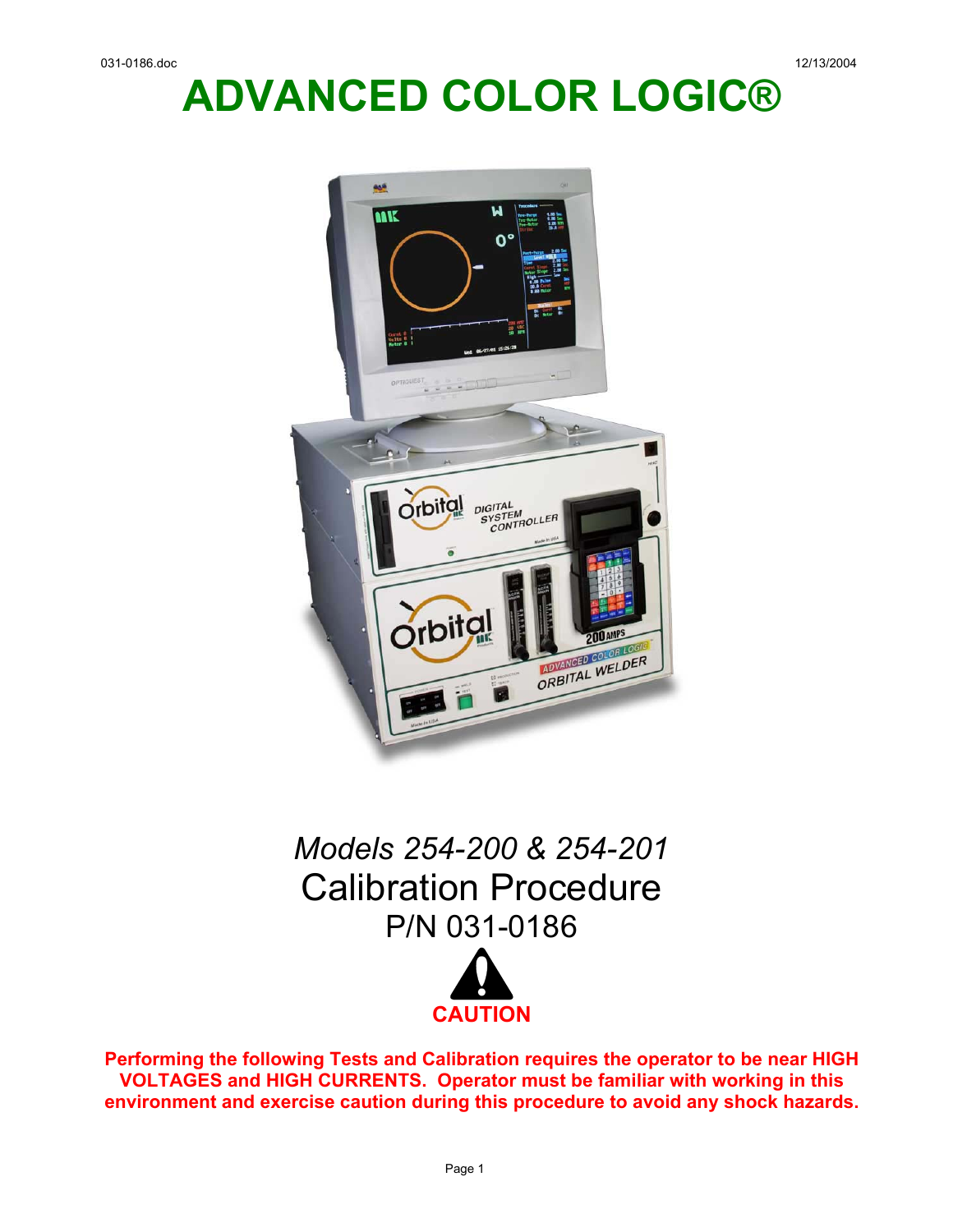## **TABLE OF CONTENTS**

| 1.2 LIVE ARC |  |
|--------------|--|
|              |  |
|              |  |
|              |  |
|              |  |
|              |  |
|              |  |
|              |  |
|              |  |
|              |  |
|              |  |
|              |  |
|              |  |
|              |  |
|              |  |
|              |  |
|              |  |
|              |  |
|              |  |
|              |  |
|              |  |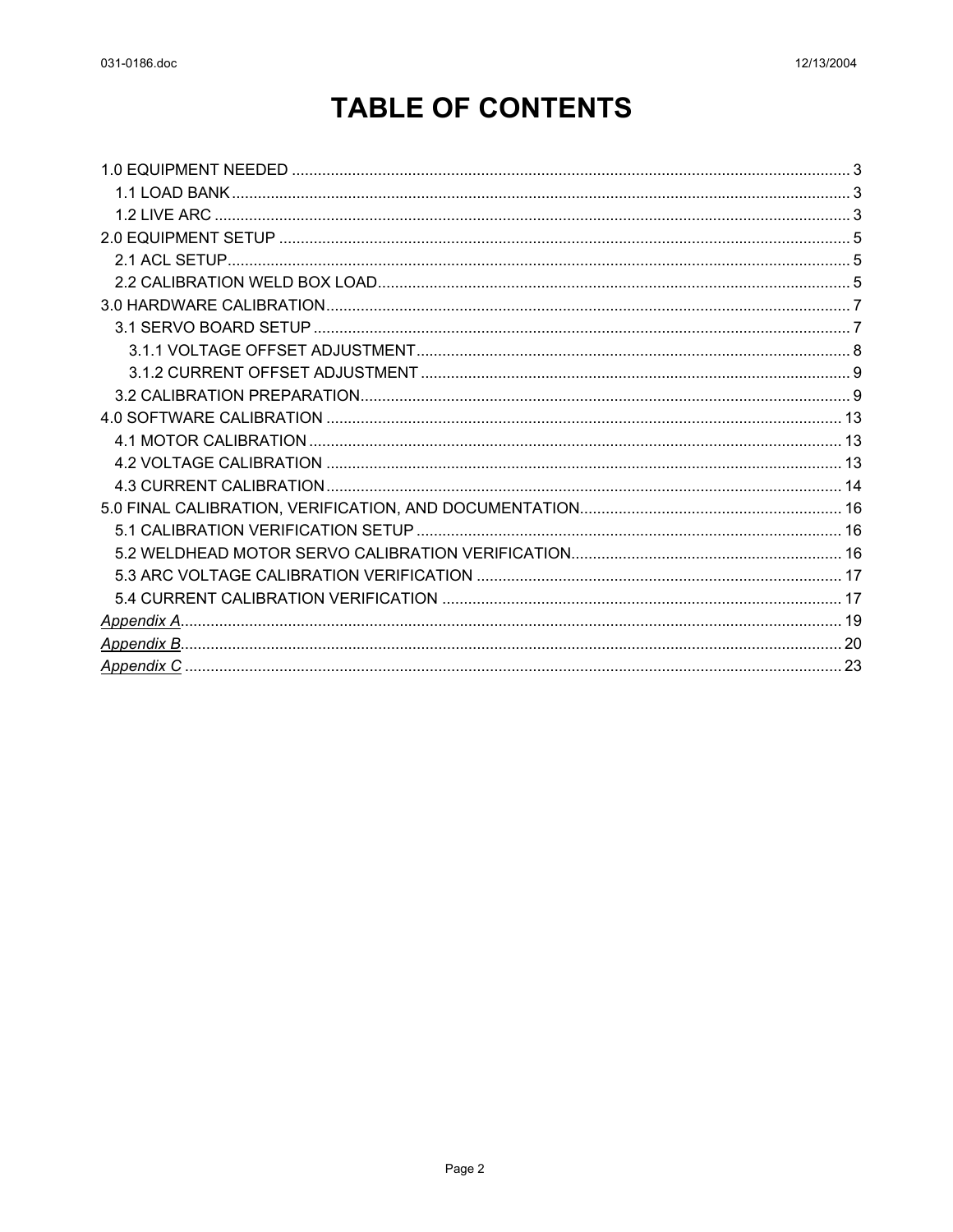#### <span id="page-2-0"></span>031-0186.doc 12/13/2004 **1.0 EQUIPMENT NEEDED**

In addition to the ACL, other pieces of Test/Calibration tools and equipment are required. Depending on the type of calibration to be performed, LOAD BANK or LIVE ARC, different equipment and tools may be required. See images immediately following for reference.

## **1.1 LOAD BANK**

44 pin Test Extender Card Small Plastic Flathead Screwdriver Small Phillips Screwdriver 1/4" Hex Wrench 3/16" Hex Wrench Glyptol Insulating Varnish Certified Digital Multi-Meter (Fluke 8060A or Equivalent) and Test Leads 30V / 1A or higher DC External Power Supply and Test Leads

## **1.2 LIVE ARC**

Calibration Kit (P/N 005-0251) Orbital Weldhead Water Recirculator Feeler Gauge Wire Brush





External DC Power Supply Digital Mutli Meter - Certified Glyptol Varnish









Calibration kit (P/N 005-0251) ¼" Hex Driver & Small Plastic Screwdriver



44 Pin Extender Card **Hook and Feeler Gauge**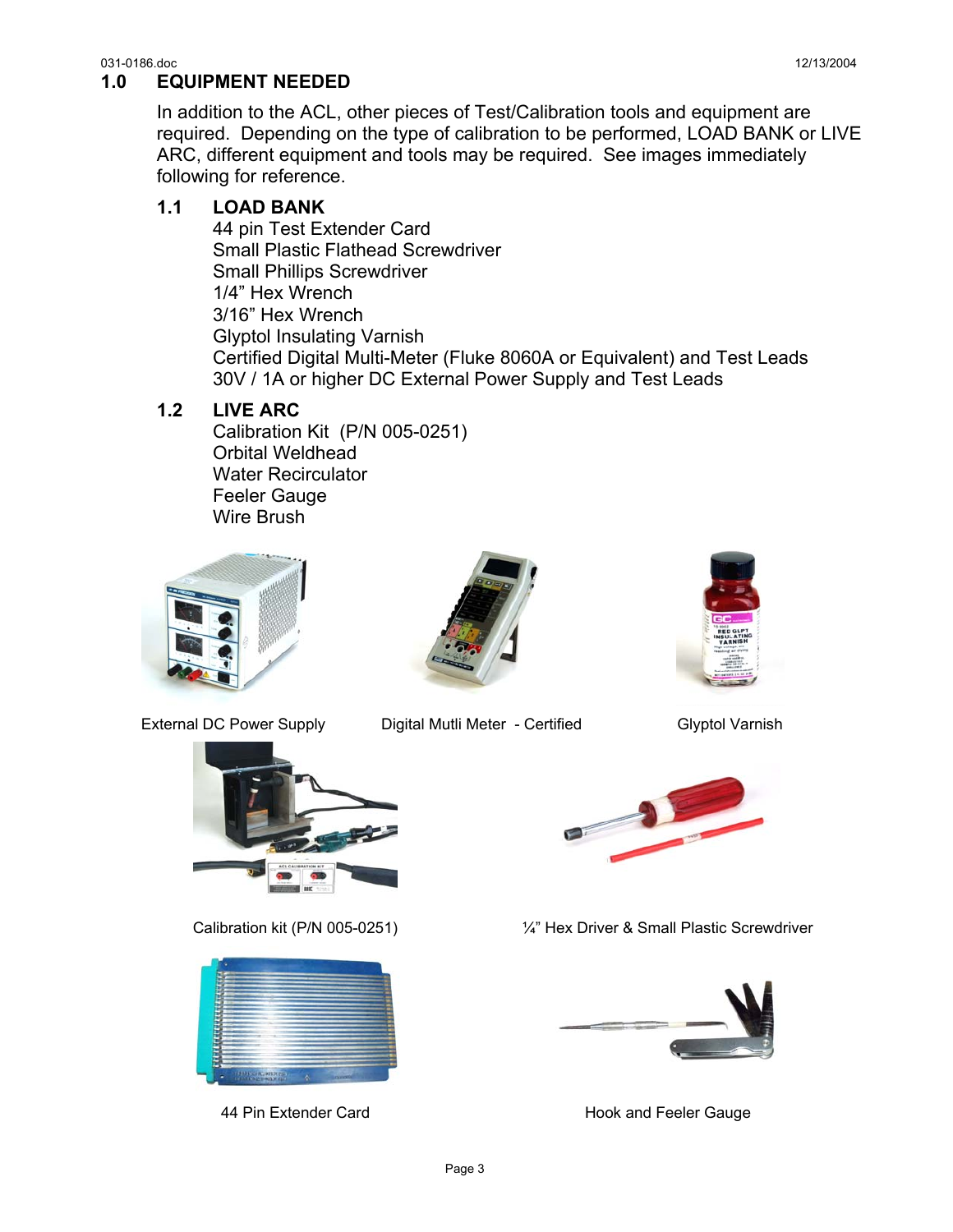031-0186.doc 12/13/2004 **NOTES:**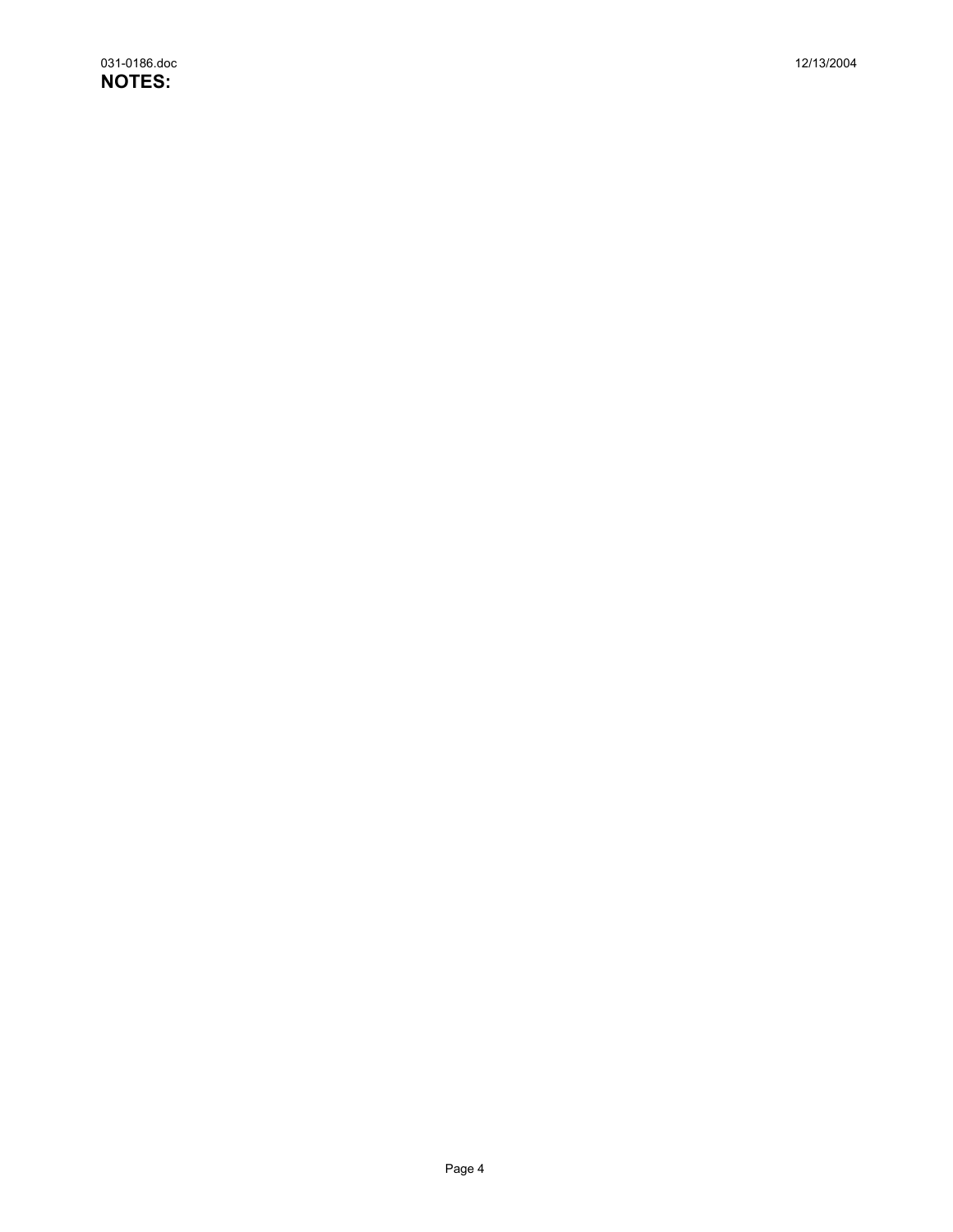## <span id="page-4-0"></span>**2.1 ACL SETUP**

It is recommended to use 208 to 240 VAC input power for the calibration procedure. Prior to starting the calibration, the ACL should be in TEACH mode. **All commands during the calibration procedure must be executed using the Hand Held Control (HHC).**



## **2.2 CALIBRATION WELD BOX LOAD**

Adjust torch in load box for proper weld gap **(0.065~0.093 in)** with feeler gauge and ensure tungsten and plate surface are clean, use wire brush if necessary. Also make sure the tungsten diameter is **3/32" OD**.

## **CAUTION**

Before beginning final calibration, record test equipment data on the Certificate of Calibration and **VERIFY THAT ALL TEST EQUIPMENT USED HAS A CURRENT UNBROKEN CALIBRATION SEAL**. Use of uncalibrated test equipment will invalidate the calibration you are about to perform.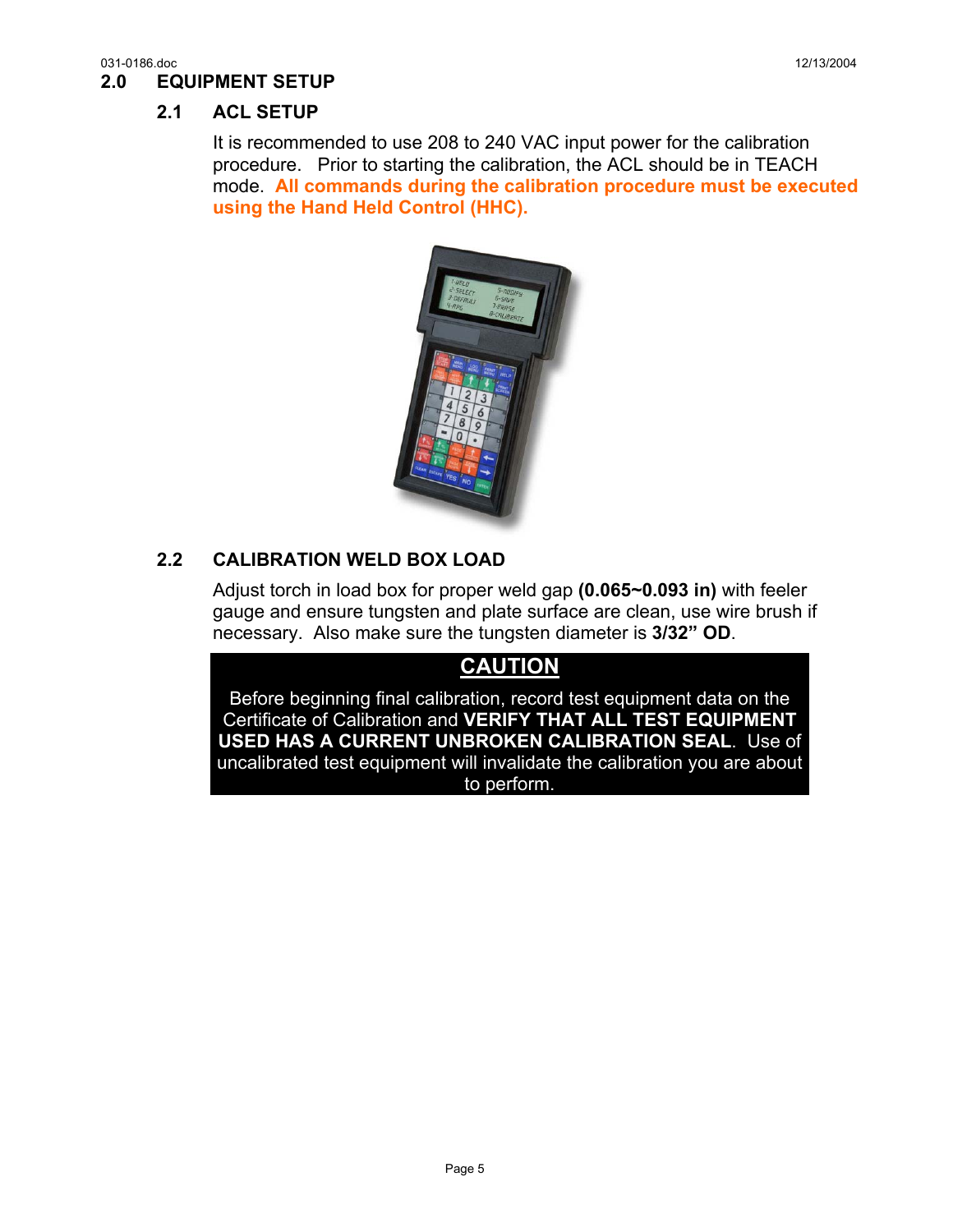031-0186.doc 12/13/2004

### **NOTES:**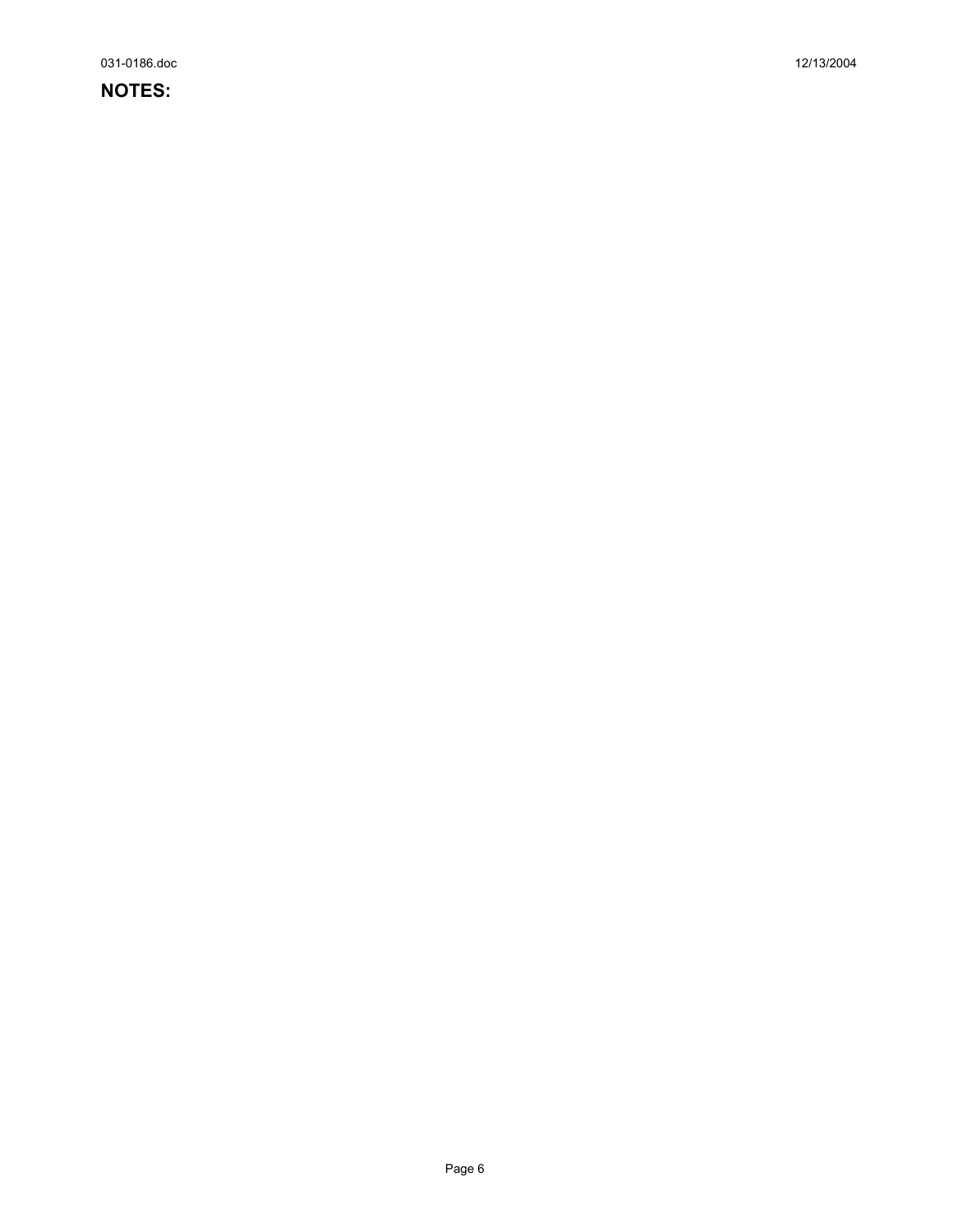#### <span id="page-6-0"></span>031-0186.doc 12/13/2004 **3.0 HARDWARE CALIBRATION**

Current and voltage offset adjustment using CAL 200 procedure is a quick way of checking the low and high end of the current and voltage.

**NOTE**  Before beginning calibration, turn the unit on and verify that it is operating normally and that the main menu is displayed with no problems. Then turn the unit off.

## **3.1 SERVO BOARD SETUP**

Make sure the unit is powered down. Use the 1/4 inch Hex Wrench to remove the Low Window shield on the back of the ACL Power Supply.



**Removing Low Window Shield** 

Remove the Servo Board (which is the lower of the two boards). The easiest way is to use the hook, or something similar, to grab the white corner spacers of the board and ease it out. Once the Board is out, insert the Test Extender Card in its place, and then reconnect the Servo Board to the other end of the Test Extender Card.







Remove Board with Hook Insert Extender Card Connect Servo Board to card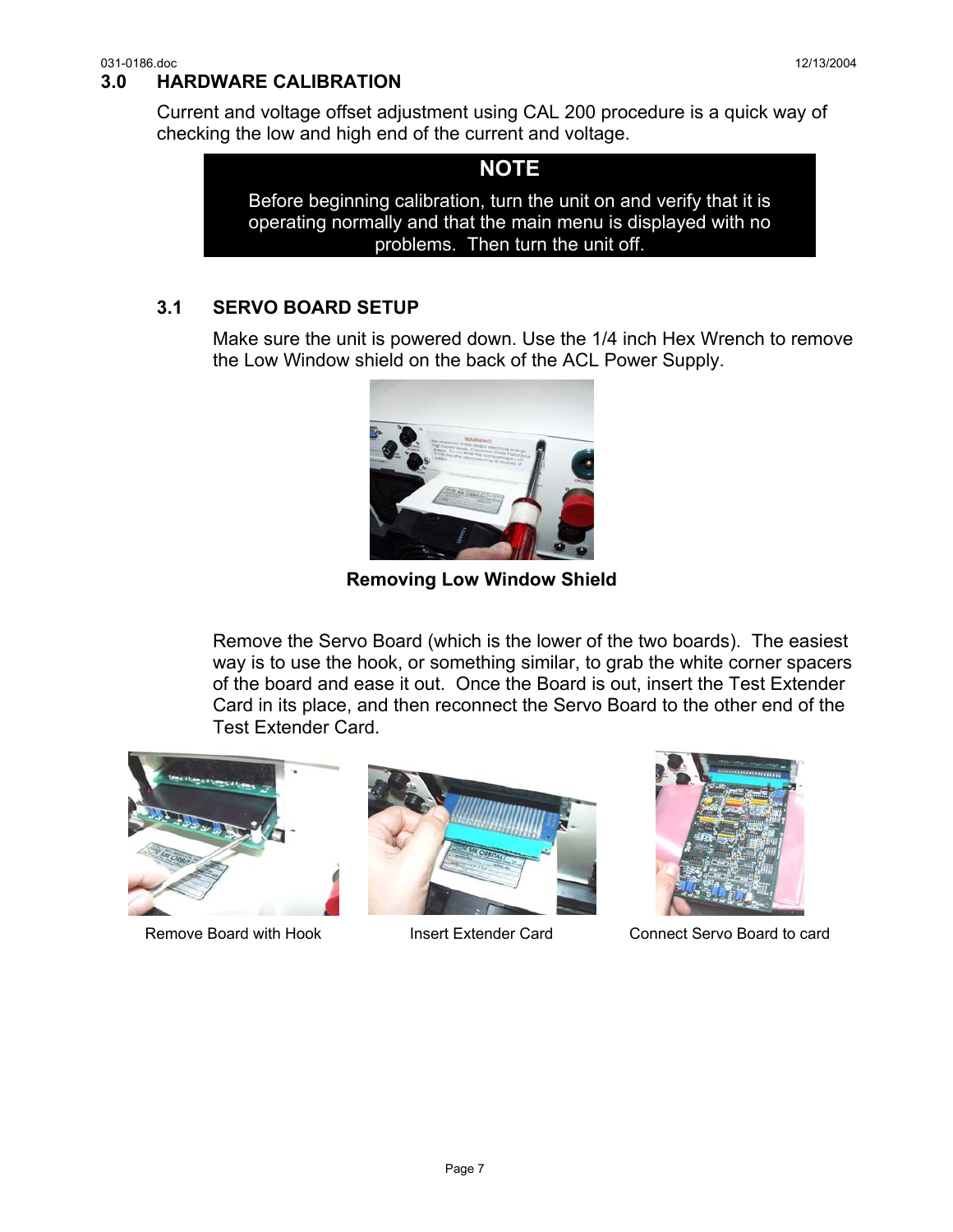#### **NOTE**

<span id="page-7-0"></span>Place an anti-static material beneath the Servo Board (ie. Anti-static bag, ) so that it does not rest directly on the ACL's fan. Also, the black shield can be removed from the Servo Board for easier access to components, but must be replaced before the board is placed back into the machine. It is removed in these pictures to better demonstrate the location of certain components. We recommend that you remove it, but the adjustments can be made without the cover's removal. To remove the cover, use the Small Phillips Screwdriver and the 3/16-inch Hex Wrench.

### **3.1.1 VOLTAGE OFFSET ADJUSTMENT**

Place the **Meter GND(-)** lead on **TP8** (which is located on the left side near the front, directly behind the white corner spacer) and the **Meter POS(+)** lead on **TP9** (which is located slightly back from the front on the right side of the board.)



**Test Points 8 and 9** 

Turn the ACL unit on. Verify that the voltage across the test points is  $\varnothing$  (+/-2mV). If not, use the screwdriver to adjust the **R42** trim pot (located near the back of the Servo Board, second from the right) until the reading is  $\varnothing$  (+/-2mV).



**Adjusting R42**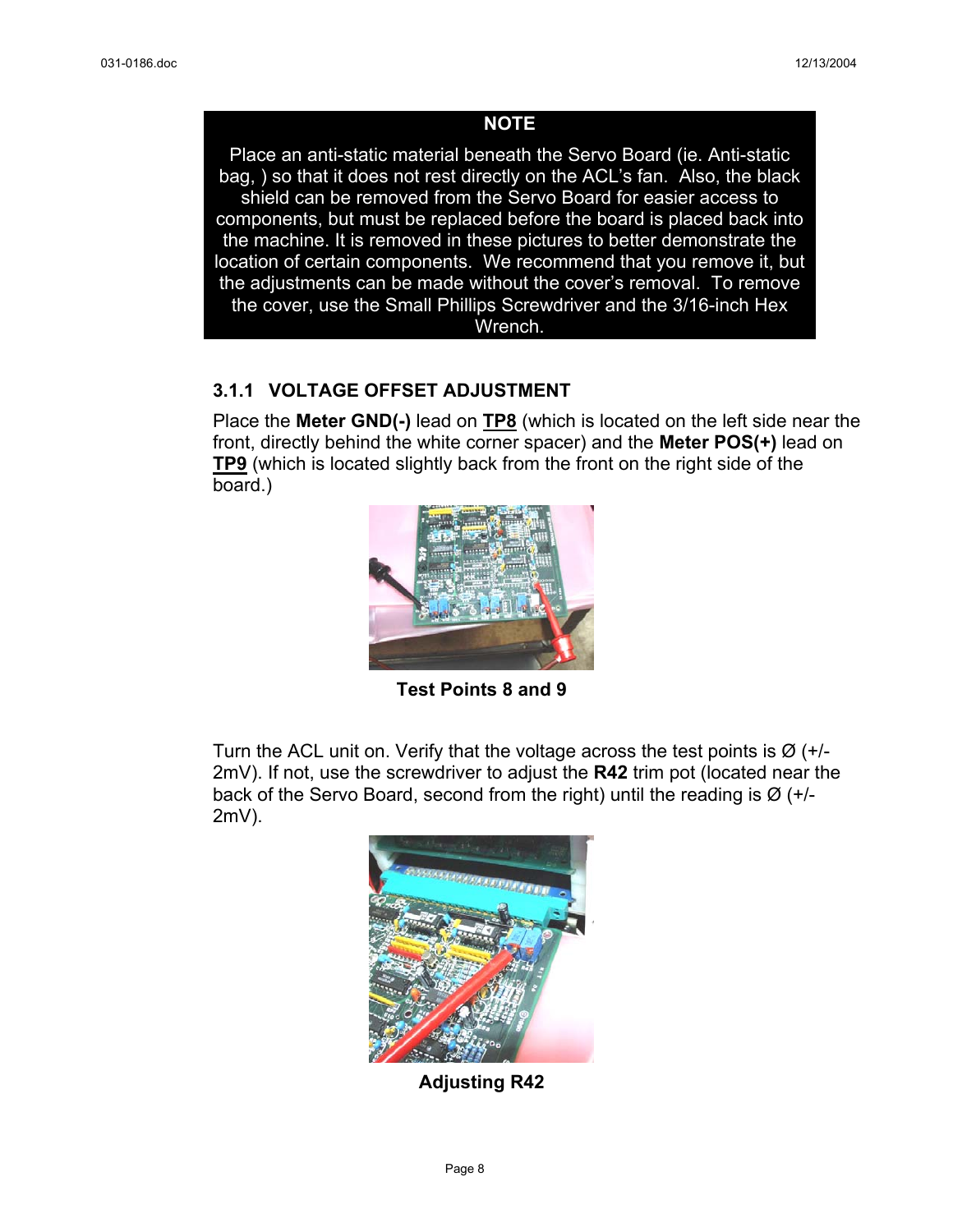<span id="page-8-0"></span>You will need to use the **CAL200** disk to perform this part of the Calibration Preparation. If you do not have the disk, go to mkproducts.com and download onto a floppy disk.

#### **NOTE**

Work as quickly as possible whenever an Arc is established, especially at high Amperage. This is necessary because the ACL does not pulse when calibrating and therefore heats up more quickly than usual. The power supply will shut off if it gets too hot. If this happens, let the machine cool down and then try again.

### **3.2 CALIBRATION PREPARATION**

First, turn on the ACL, press ENTER until main menu appears. Second, insert CAL200 floppy disk into disk drive then press the 'F' key on the keyboard or hand held control to copy procedure from disk. In the next screen (with CAL200 on it), use blue arrow keys to highlight the CAL200 Procedure, then press ENTER. The ACL will ask you if you want to "SAVE TO STATIC RAM" (at the bottom of screen). Press NO. The content of the screen does not change and, again, use blue arrow and highlight the CAL200. Press "MAIN MENU" key. Finally, the main menu appears and its first line shows "*Weld with Procedure CAL200".* **Remove disk from disk drive**.

#### **WARNING**

 Do not Save the Procedure to the ACL memory. It is to be used for Calibration only, and afterwards to be removed from the ACL. Failure to comply could result in serious injury.

The current calibration requires that the ACL be generating an arc. Configure the ACL with the Calibration Torch and Water Recirculator (refer to **Appendix A**). Verify that the Water Recirculator is on before continuing.

Move the **Meter GND(-)** lead to **TP10** and the **Meter POS(+)** lead to **TP11** or you can simply connect the leads to the Current Shunt on the Calibration Kit Shunt Box.



**Test Points 10 and 11**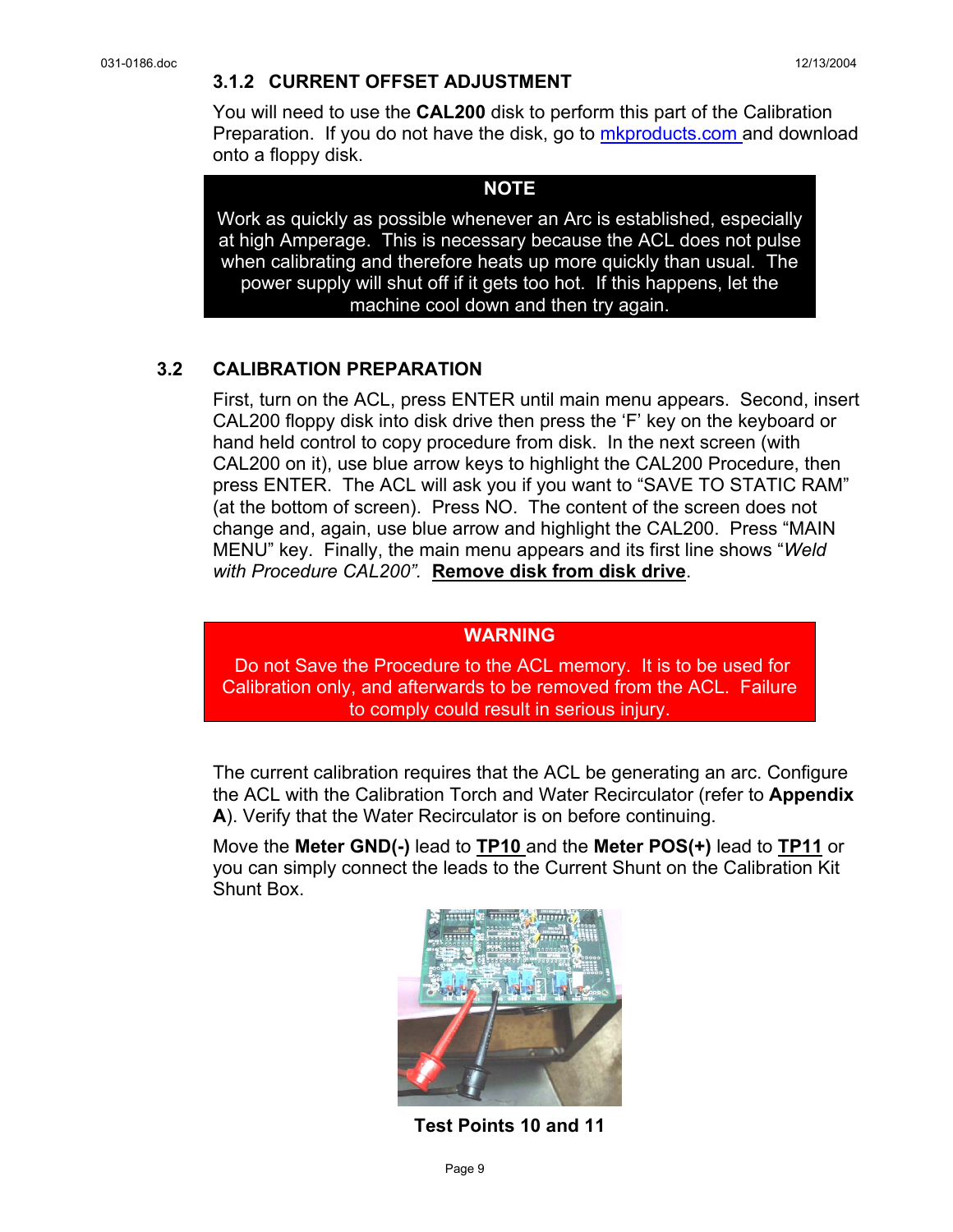Turn on the Gas by pressing **NEXT LEVEL/GAS.** Use the flow meter on the front of the ACL, and set the flow between 30 and 40 cfh. Place unit into Weld Mode by using the green button on the front of the ACL.

Turn DMM off and press Key 1, then weld procedure appears. Start the CAL200 Weld Procedure by hitting the START/STOP key. At the end of the pre-purge cycle, "touch start" the torch. Once arc is established, the DMM can be turned back on.

#### **The difference's using water and air cooled calibration kits.**

With an AIR COOLED weld box (weld box enclosed without fan or window) temperature goes up too fast encouraging DMM readings to become unstable. If so, the pot adjustment becomes most difficult to obtain the specified limit of 1% tolerance (.05mV and .5mV for 20A and 180A, respectively). The more time you have to wait for the reading to stay stable, the higher the torch temperature and incidents for torch damage.

With a WATER COOLED weld box, the reading is more stable. You are able to repeat several times between ranges of 20A and 180A. By that, you can adjust current offset to the minimum of tolerance.

Immediately press **NEXT LEVEL** once the Arc has been established because level #2 is for 180 amps. This will put the Unit into level 3 of the weld procedure, where the ACL will output 20 Amps. Divide this current by 4 to obtain the "correct value" in mV (5mV). Measure the voltage across the Current Shunt (on the box or TP10 & TP11). If the two values do not agree, adjust **R43** trim pot (located near the back of the Servo Board on the right edge) until the voltage across the shunt equals the calculated "correct" value



**Adjusting R43** 

Press **NEXT LEVEL** and the output will climb to approximately 180 Amps. Divide this current by 4 to obtain the approximate value  $(45 \text{ mV})$ . If the current bar graph on the monitor or on handheld display does not show 180 Amps, adjust **R32** trim pot (located at the front of the Servo Board on the right) until it does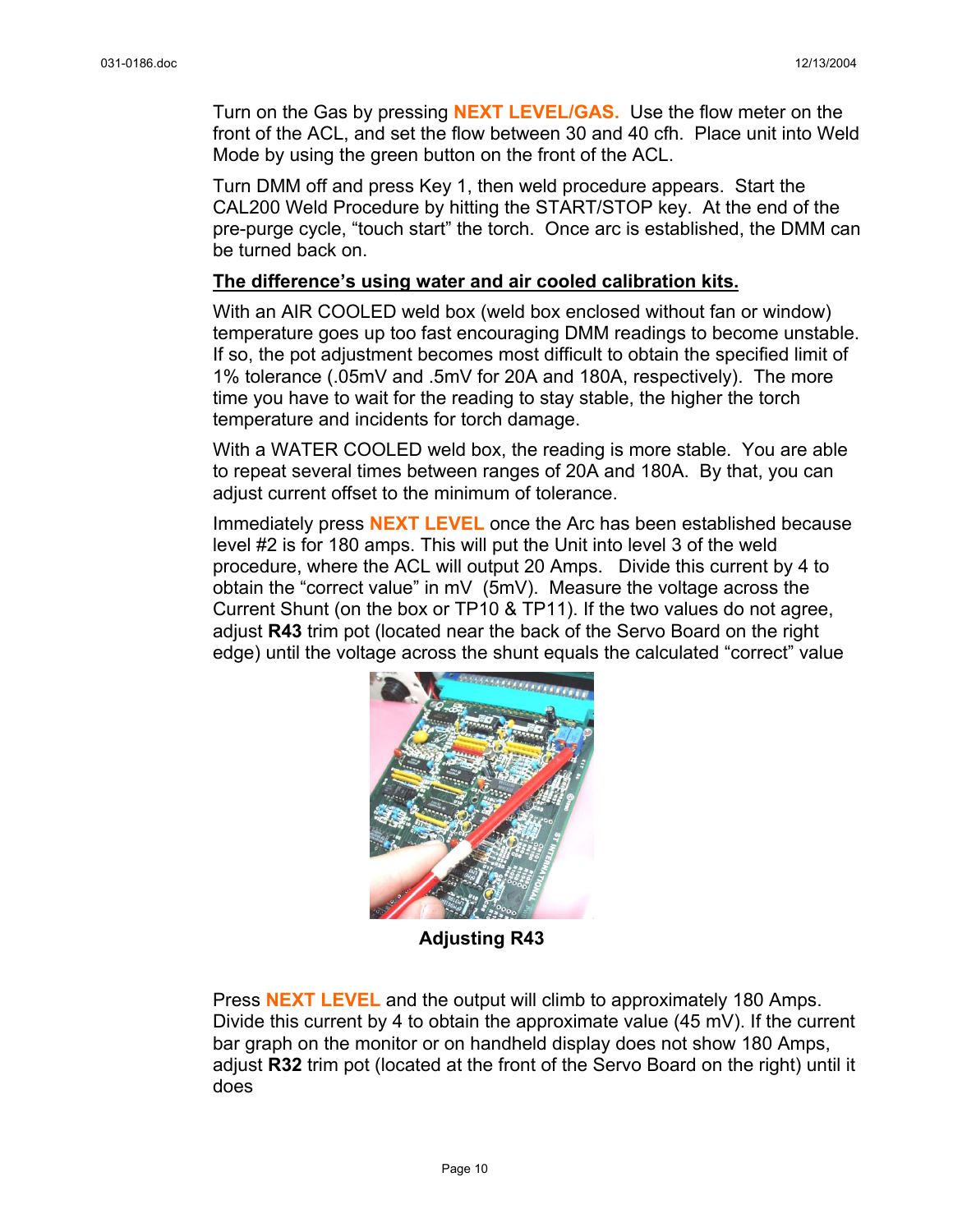

**Adjusting R32** 

Press **NEXT LEVEL** and verify that the shunt reading is 5.0 mV +/- .3 mV and the current bar graph reading is 20 Amps +/- 1%.

Press **NEXT LEVEL** and verify that the shunt reading is approximately 45.0 mV and the current bar graph reading is 180 Amps +/- 1% or current on handheld is 180 Amps +/- 1%. Repeat steps 3.3.6 and 3.3.7, if necessary.

Press **START/STOP** on the H.H.C. Press **ESCAPE** to take you to the main menu.

Turn the ACL unit off. Remove the Servo Board and use glyptol to seal potentiometer settings on trim pots **R42**, **R43**, and **R32**. If you removed the Servo Board's black cover, be sure to replace it.



**Sealing R32, 42 & 43** 

Remove the Test Extender Card and Re-insert the Servo Board. Use hex wrench to replace Servo Board shield.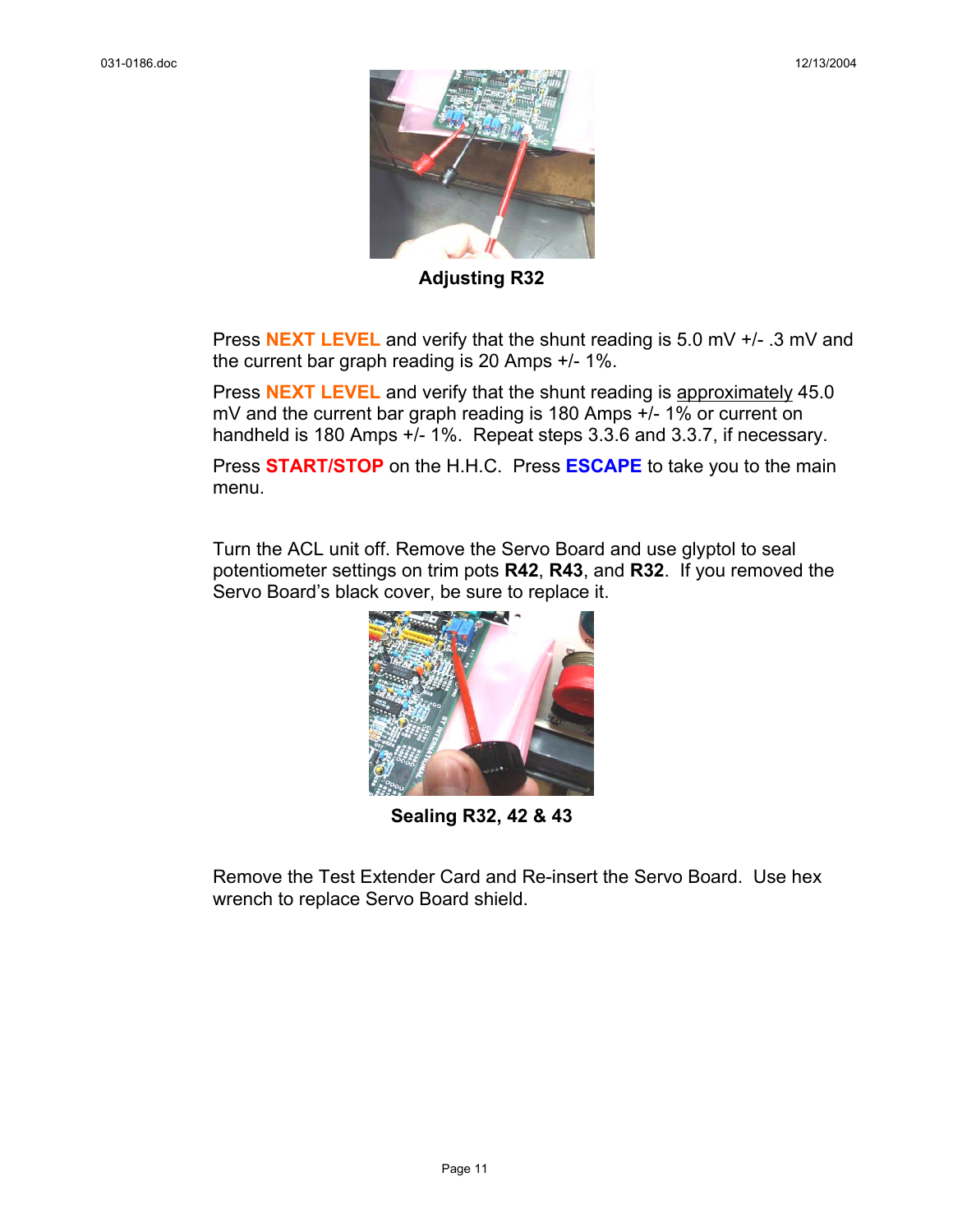031-0186.doc 12/13/2004 **NOTES:**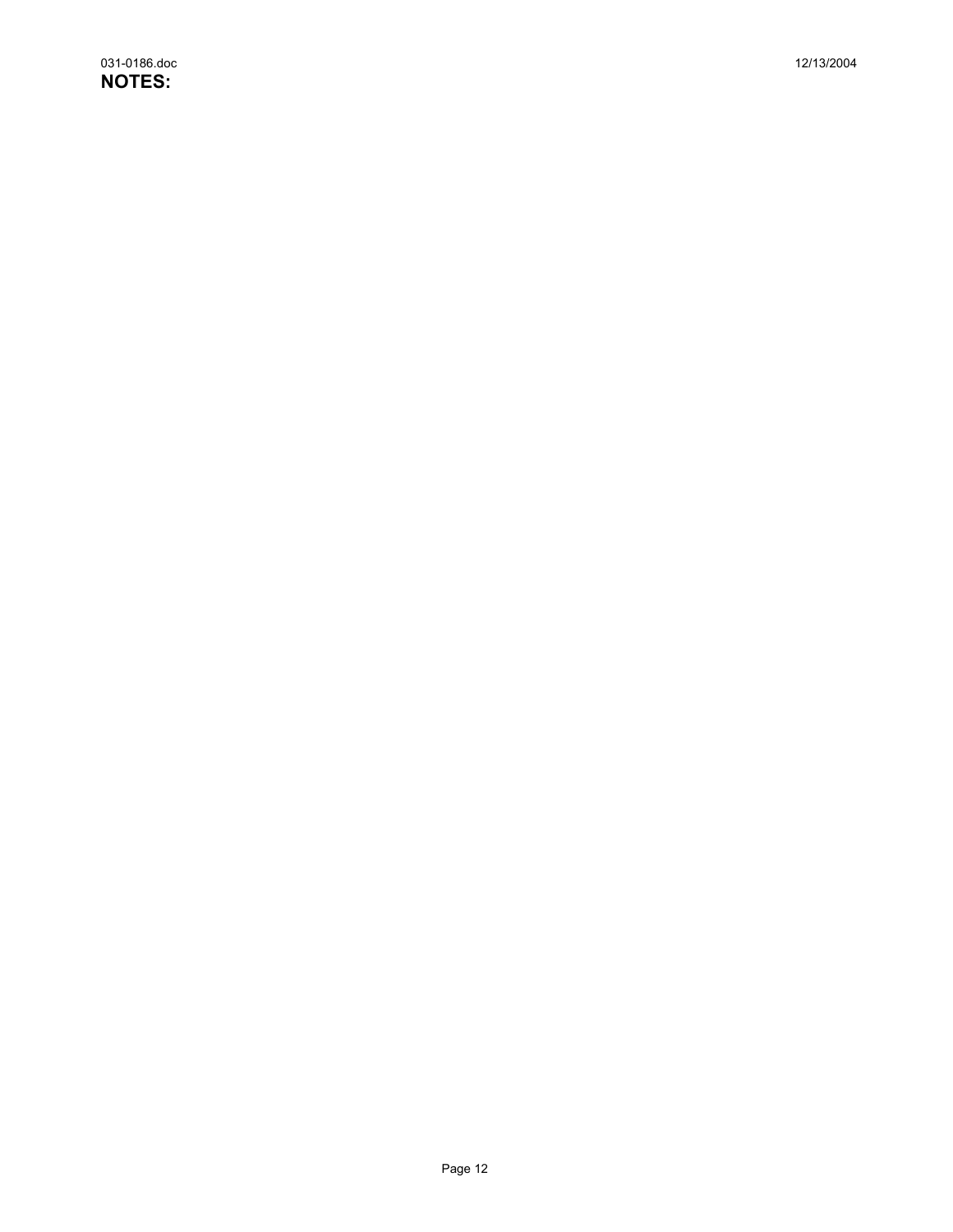#### <span id="page-12-0"></span>**4.0 SOFTWARE CALIBRATION**

**NOTE: It is recommended that you turn the gas off at this point, because it will not be needed in this section of Calibration.** 

#### **4.1 MOTOR CALIBRATION**

#### **NOTE: PERFORM PROCEDURE IN TEST MODE and Turn Gas Off.**

From the Main Menu press **9** to return to the **ANACAL** procedure.

The Motor Calibration will run through procedure levels at: 0.5, 1, 2, 3, 4, 5, 6, 7, 8, 9, & 10 rpm. (These are called DEMAND VALUE and are shown at bottom line for motor RPM, in Level # paragraph on right side of screen.)

**NOTE: RPM is calibrated by using the two most recent rotations. Therefore, to obtain an accurate reading and calibration, the rotor must complete two rotations after each adjustment on the H.H.C. This will be time consuming on the lower speeds but is essential for an accurate calibration.** 

Press **START/STOP.** Then use the **RIGHT ARROW** (for an increase) or **LEFT ARROW** (for a decrease) to adjust the "ACTUAL RPM" (located to the right and below the Motor Bar Graph) until the "ACTUAL RPM" is equal to the correct RPM DEMAND VALUE (located on line RPM motor in Level # paragraph on right side of screen). After the "Actual RPM" equal to "RPM Demand", use the % Motor Scale up or % Scale Down keys to adjust the "display RPM" to the right of motor bar until the "Display RPM" equals to the correct RPM DEMAND VALUE.

**NOTE: At least one-second before a 300 second limit for each level expires (look at time countdown on the screen), press ENTER key to save the calibrated data. ANA\_CAL will automatically jump to next level to proceed with the calibration.** 

Press **START/STOP** when finished with all levels. Press **ESCAPE** to return to the Main Menu.

#### **4.2 VOLTAGE CALIBRATION**

#### **NOTE: PERFORM PROCEDURE IN TEST MODE and Turn Gas Off.**

Turn the ACL back on. In the Main Menu press menu selection **9** to select the **ANA CAL** weld procedure.

Connect a DC Power Supply to the Voltage Input of the Calibration Kit Shunt Box. Press **START/STOP.** Adjust input to 2VDC from the DC Power Supply.

Adjust the "ARC VOLTAGE" (displayed to the right of the Voltage Bar Graph on the monitor) by pressing **PAGE UP** or **PAGE DOWN** until it is the same as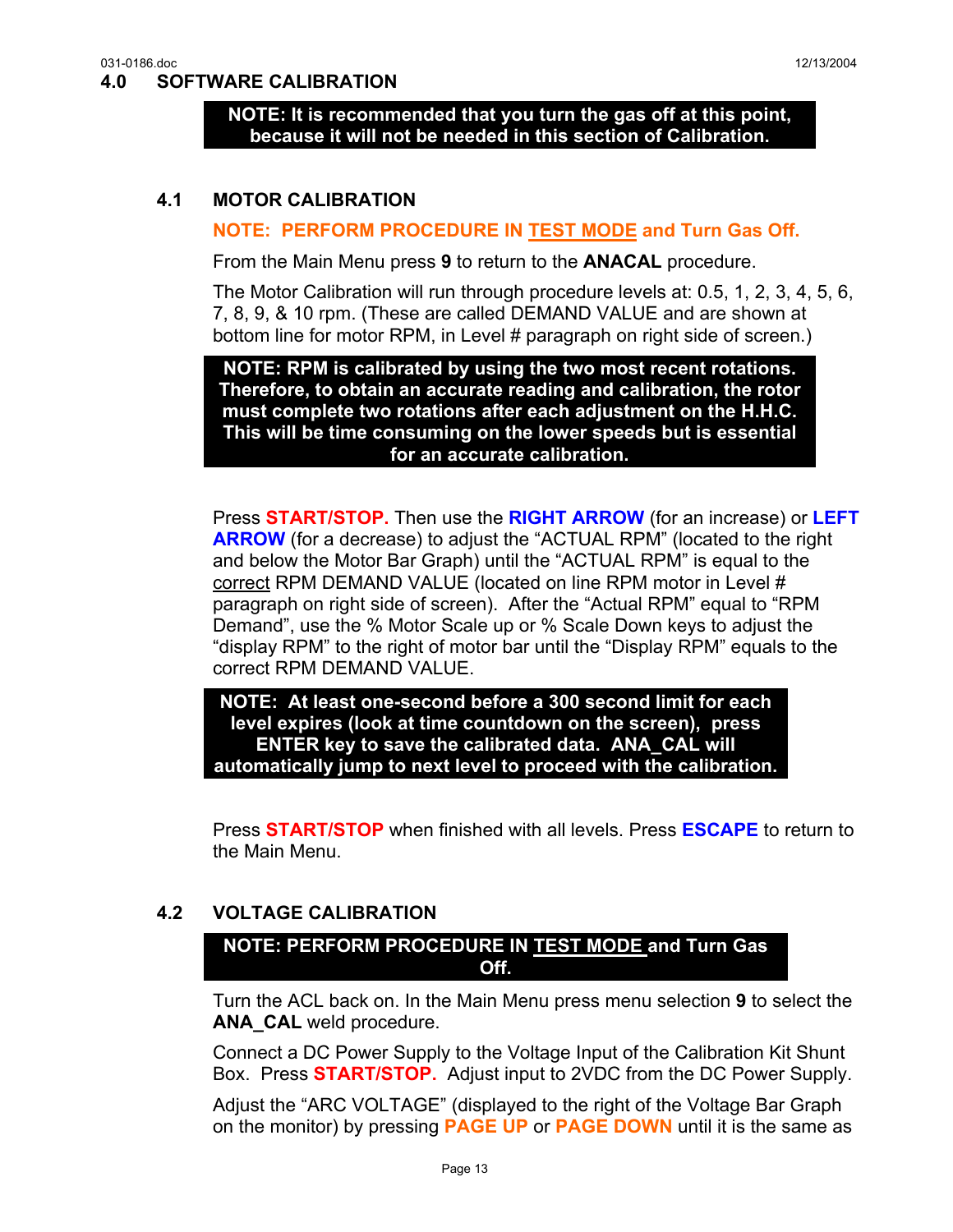<span id="page-13-0"></span>the supplied input voltage. Press ENTER key to save the voltage calibration setting.

Repeat Step 4.2.3 but input other voltages and perform the same procedure. Increases inputs: 4V, 6V, 8V, 10V, 12V, 14V, 16V, 18V and 20V.

Press **ESCAPE** to exit to the Main Menu.

#### **NOTE: This will save the Voltage Calibration settings.**

#### **4.3 CURRENT CALIBRATION**

#### **CAUTION:**

**PERFORM PROCEDURE IN WELD MODE and TURN GAS ON. Disconnect DC Power Supply from power source to protect from the Arc start power surge. Also turn DMM on only after the Arc has been established.** 

Return to the **ANA\_CAL** procedure by pressing **9** from the Main menu.

Attach DMM leads to the Calibration Kit Current Shunt Box. Do not turn the meter on until after the arc is established.

**NOTE: Work as quickly as possible on whenever an Arc is established, especially at high Amperage. This is necessary because the ACL does not pulse when calibrating and therefore heats up more quickly than usual. The power supply will shut off if it gets too hot. If this happens, let the machine cool down and then try again.** 

The Current Calibration will run through the following Amperages: 10, 20, 40, 60, 80, 100, 120, 140, 160, 180, 200. This can be seen on the ACL Calibration Data Sheet (Attached). The corresponding voltages can be found be dividing the number of Amps by 4. (i.e. 50mV = 200Amps)

Press START/STOP on the H.H.C. and stepping through all procedure levels adjust the "ACTUAL OUTPUT CURRENT" (in mV from DMM) by pressing UP ARROW or DOWN ARROW until the voltage across the Calibration Kit current shunt reads the correct demand value. At the same time adjust the "CURRENT DISPLAY" (To the right and of the Current Bar Graph) by pressing **%CURRENT SCALE UP or %CURRENT SCALE DOWN** until the DISPLAY CURRENT reads the correct demand value.

When you have calibrated the current for one level, press ENTER key to save data and quickly move to the next by pressing **NEXT LEVEL.**

Press **START/STOP** when finished with all levels. Press **ESCAPE** to return to the Main Menu.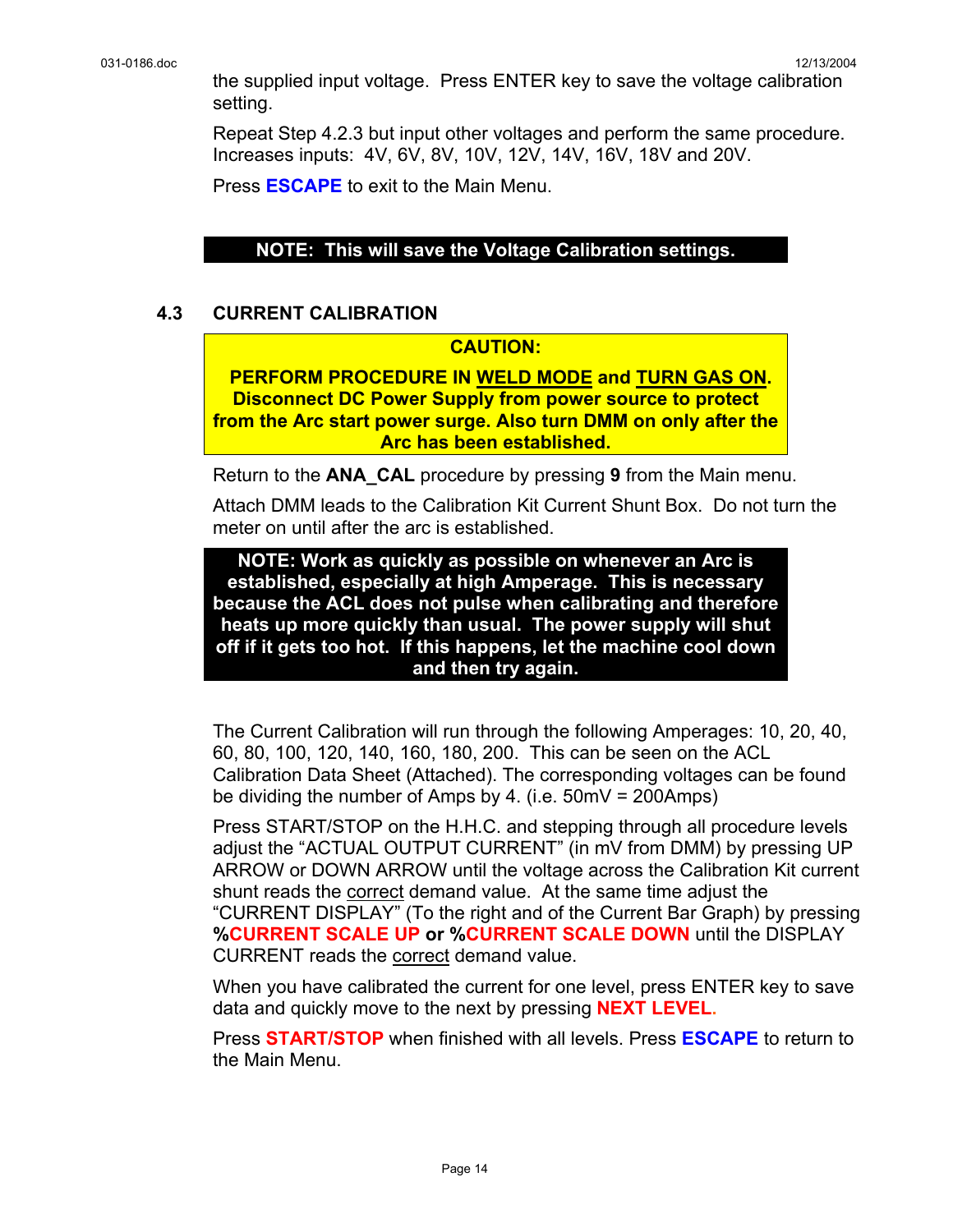031-0186.doc 12/13/2004 **NOTES:**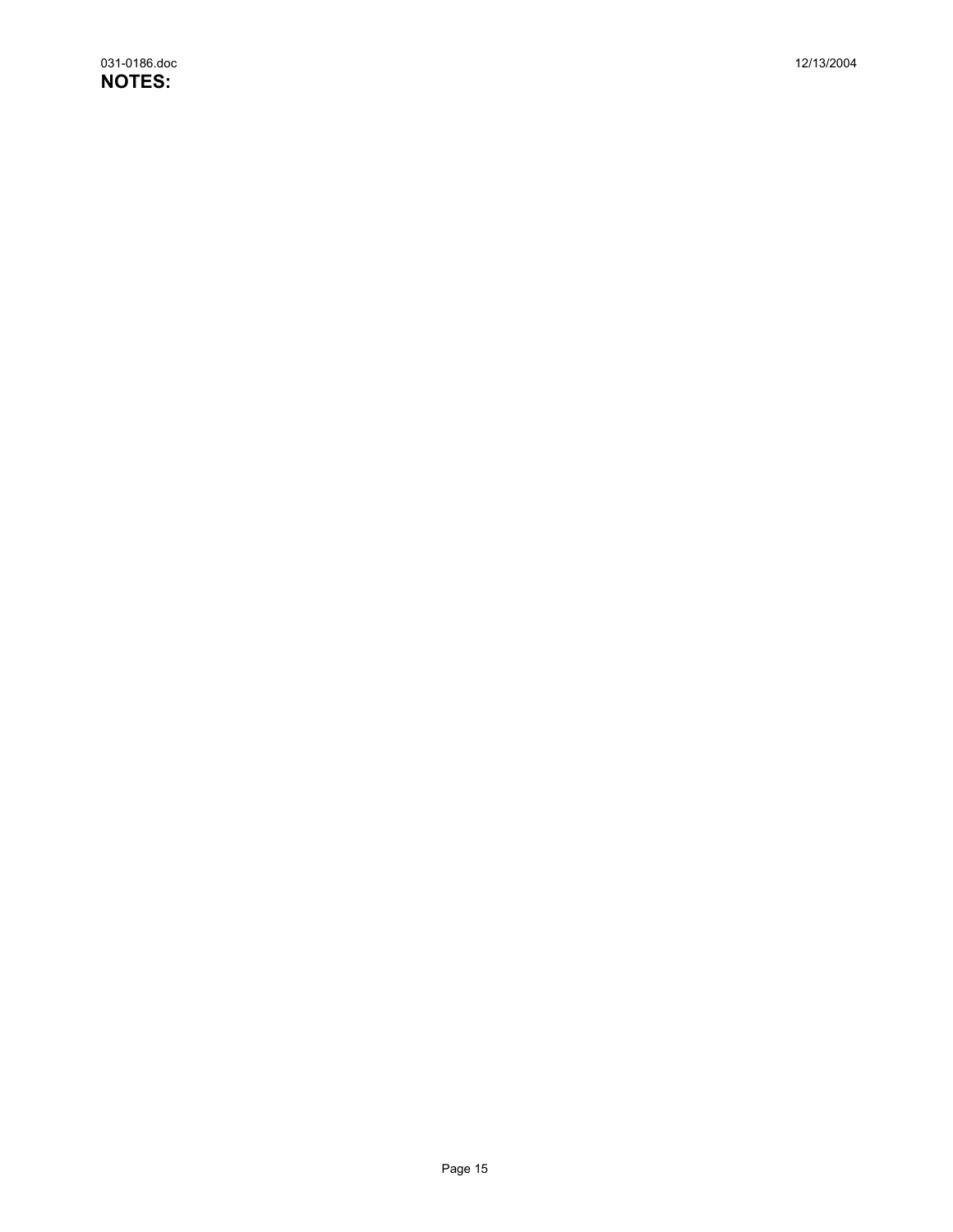## <span id="page-15-0"></span>**5.0 FINAL CALIBRATION, VERIFICATION, AND DOCUMENTATION**

## **5.1 CALIBRATION VERIFICATION SETUP**

Upon successful completion of burn-in the unit will be verified using procedure CALVRFY (Calibration Verify). There should NOT be a need to recalibrate or adjust any of the ACL inputs or outputs with the H.H.C. or Keyboard. All data will be recorded neatly and completely on the ACL Calibration Data sheet (attached to this document)

Verify that the Weld Box is set up properly. Adjust torch in load box for proper weld gap **(.065~.093-inch)** with feeler gauge and ensure tungsten and plate surface are clean, use wire brush if necessary. Also make sure the tungsten is **3/32 in** (OD Size).

#### **CAUTION:**

**Before Beginning final calibration, record the test equipment data on the Certificate of Calibration and VERIFY THAT ALL TEST EQUIPMENT USED HAS A CURRENT UNBROKEN CALIBRATION SEAL. Use of uncalibrated test equipment will invalidate the calibration you are about to perform.** 

## **5.2 WELDHEAD MOTOR SERVO CALIBRATION VERIFICATION**

**NOTE: PERFORM PROCEDURE IN TEST MODE and Turn Gas Off. Also, motor speed is calibrated by using the two most recent rotations. Therefore, to obtain an accurate reading and calibration, the rotor must complete two rotations at each level. This will be time consuming on the lower speeds, but is essential for an accurate calibration.** 

Use CALVRFY procedure to verify motor speed in RPMs.

Press **NEXT LEVEL** to step through the speeds indicated on the data sheet.

Record the ACTUAL RPM of the weld head motor (displayed to the right and below the Motor Speed Bar Graph) on the monitor at each of the speeds.

Also at each of the speeds, record the DISPLAYED RPM (displayed to the right of the Motor Speed bar graph.)

Verify that each of the recorded values equal: = the Demand Speed (+/- .05 RPM) or (Demand Speed +/- 1%) whichever is greater.

Press **START/STOP** when finished.

Run the Weldhead Calibration Menu selection for the Weldhead and printout the Calibration results and attach to test log.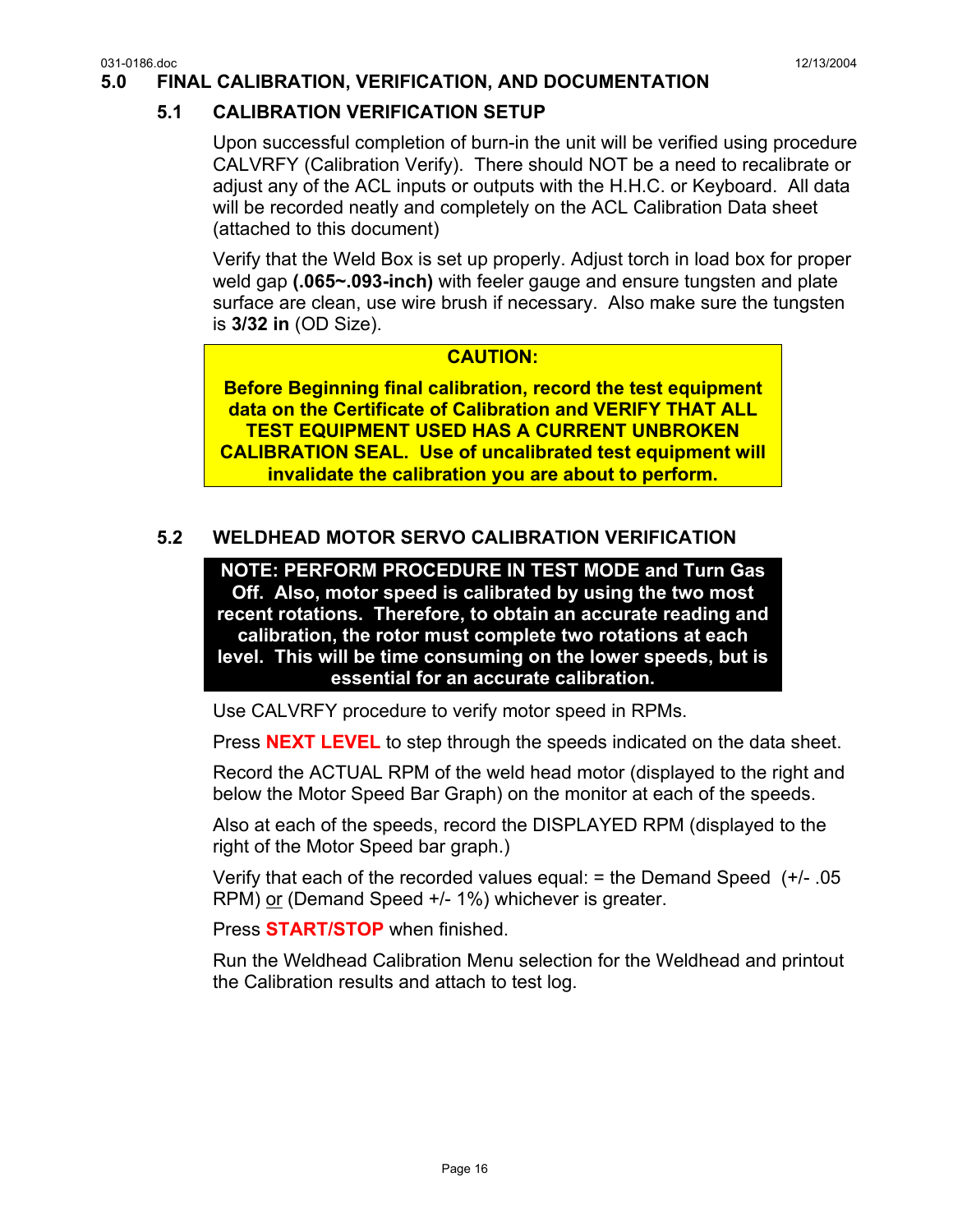#### <span id="page-16-0"></span>**5.3 ARC VOLTAGE CALIBRATION VERIFICATION**

#### **NOTE: PERFORM PROCEDURE IN TEST MODE and Turn Gas Off.**

Connect the Power Supply to the Input Voltage of the Calibration Kit shunt box. Press **START/STOP.** Input the Voltage demand levels that are on the data sheet.

Record the DISPLAYED VOLTAGE (located to the right of the Voltage Bar Graph on the monitor) onto the Data Sheet.

Verify that each of the recorded values equal:  $=$  the Input Voltage  $+/-1\%$ VDC.

Press **START/STOP** when finished. Then press **ESCAPE** to return to the Main Menu.

#### **5.4 CURRENT CALIBRATION VERIFICATION**

**NOTE: PERFORM PROCEDURE IN WELD MODE and TURN GAS ON. Disconnect DC Power Supply from power source to protect from the Arc start power surge. Also turn DMM on only after the Arc has been established.** 

Connect **DMM** leads to the current shunt of the Calibration Kit shunt box. **Do not turn the meter on until an Arc has been established.**

Press **START/STOP** to establish an arc. Record the ACTUAL CURRENT in mV via the current shunt, and the ACTUAL OUTPUT in Amps (displayed on the screen to the right and below the Current Bar Graph.) Also record the DISPLAYED CURRENT to the right of the Current Bar Graph on the monitor. Step through all the required demand levels on the data sheet by pressing **NEXT LEVEL** and record the values for each.

Verify that each of the recorded values equal:  $=$  the Demand Current ( $+/-1\%$ Amp)

Press **START/STOP** when you verified all levels. Then press **ESCAPE** to return to the Main Menu.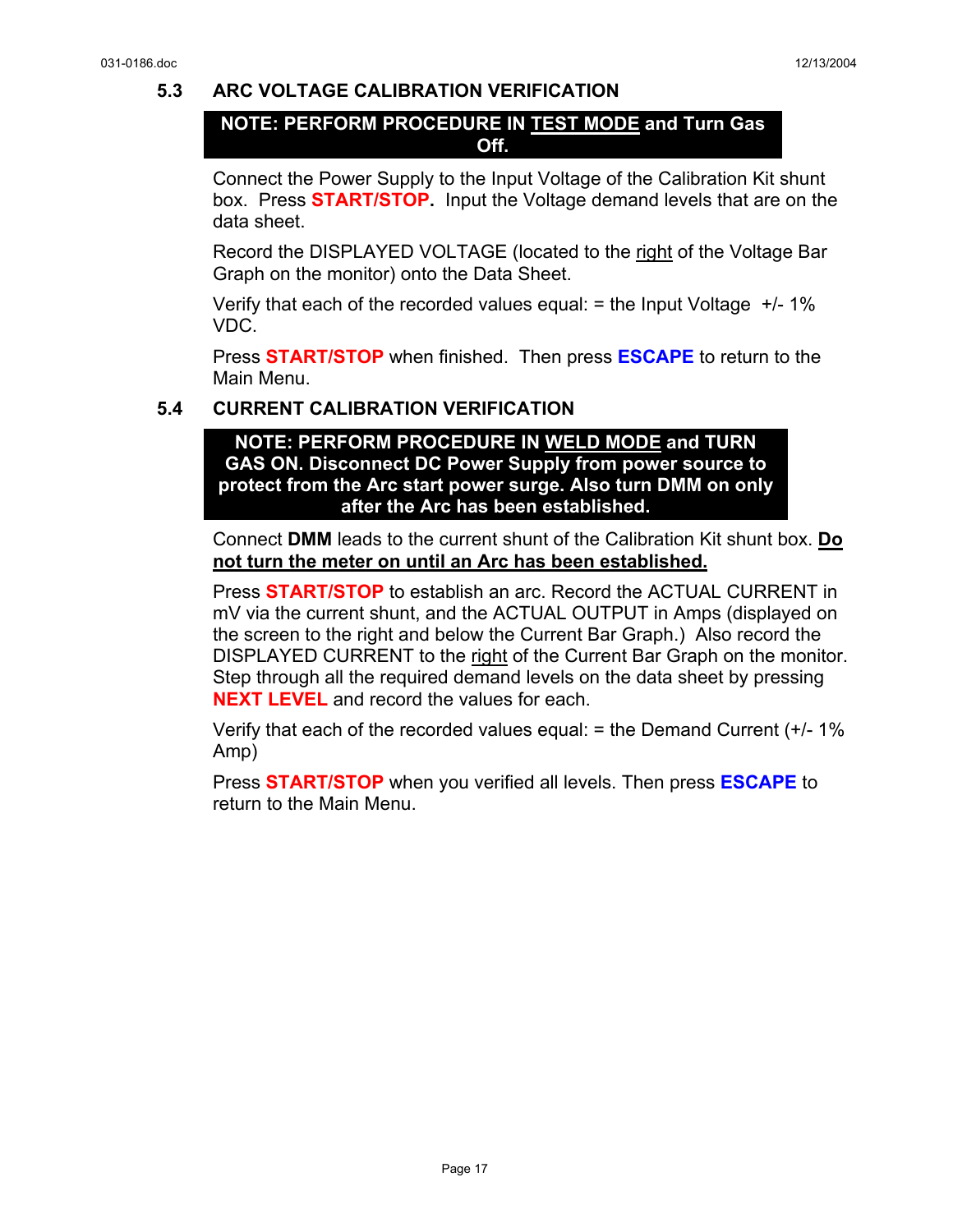$\hat{\mathcal{L}}$ 

## **ACL CALIBRATION DATA**

| Power Supply S/N        |                          |                                                     | Weldhead S/N                        |                      |                          |                             | Software Version             |  |
|-------------------------|--------------------------|-----------------------------------------------------|-------------------------------------|----------------------|--------------------------|-----------------------------|------------------------------|--|
|                         |                          |                                                     | <b>CURRENT CALIBRATION DATA</b>     |                      |                          |                             |                              |  |
| <b>DEMAND</b><br>(A)    | SHUNT (mV)               | <b>ACTUAL</b><br>OUTPUT (A)                         | <b>DISPLAY</b><br>OUTPUT (A)        | <b>DEMAND</b><br>(A) | SHUNT (mV)               | <b>ACTUAL</b><br>OUTPUT (A) | <b>DISPLAY</b><br>OUTPUT (A) |  |
|                         |                          |                                                     |                                     | 100                  |                          |                             |                              |  |
| 10                      | $\sim$                   | and the company of the                              |                                     | 120                  |                          |                             |                              |  |
| 20                      |                          |                                                     |                                     | 140                  |                          |                             |                              |  |
| 40                      |                          |                                                     |                                     | 160                  |                          |                             |                              |  |
| 60                      | $\overline{\phantom{a}}$ |                                                     |                                     | 180                  | $\overline{\phantom{a}}$ |                             |                              |  |
| 80                      |                          |                                                     |                                     | 200                  |                          |                             |                              |  |
|                         |                          |                                                     | ARC VOLTAGE CALIBRATION DATA        |                      |                          |                             |                              |  |
|                         |                          |                                                     |                                     |                      |                          |                             |                              |  |
| INPUT (V)               |                          | $\overline{2}$<br>$\overline{4}$                    | 6<br>$\bf 8$                        | 10                   | 12<br>14                 | 16<br>18                    | 20                           |  |
| <b>DISPLAY (V)</b>      |                          |                                                     |                                     |                      |                          |                             |                              |  |
|                         |                          |                                                     |                                     |                      |                          |                             |                              |  |
|                         |                          |                                                     | <b>MOTOR SERVO CALIBRATION DATA</b> |                      |                          |                             |                              |  |
| <b>DEMAND</b><br>(RPM)  |                          | <b>ACTUAL</b><br><b>DISPLAYED</b><br>(RPM)<br>(RPM) |                                     | DEMAND (RPM)         |                          | <b>ACTUAL</b><br>(RPM)      | <b>DISPLAYED</b><br>(RPM)    |  |
| 0.5                     |                          |                                                     |                                     | 6                    |                          |                             |                              |  |
| 1                       |                          |                                                     |                                     | $\overline{7}$       |                          |                             |                              |  |
| $\overline{\mathbf{c}}$ |                          |                                                     |                                     | 8                    |                          |                             |                              |  |
| 3                       |                          |                                                     |                                     | 9                    |                          |                             |                              |  |
| 4<br>5                  |                          |                                                     |                                     | 10                   |                          |                             |                              |  |
|                         |                          |                                                     |                                     |                      |                          |                             |                              |  |
|                         |                          |                                                     |                                     |                      |                          |                             |                              |  |
| <b>TECHNICIAN</b>       |                          |                                                     |                                     | <b>DATE</b>          |                          |                             |                              |  |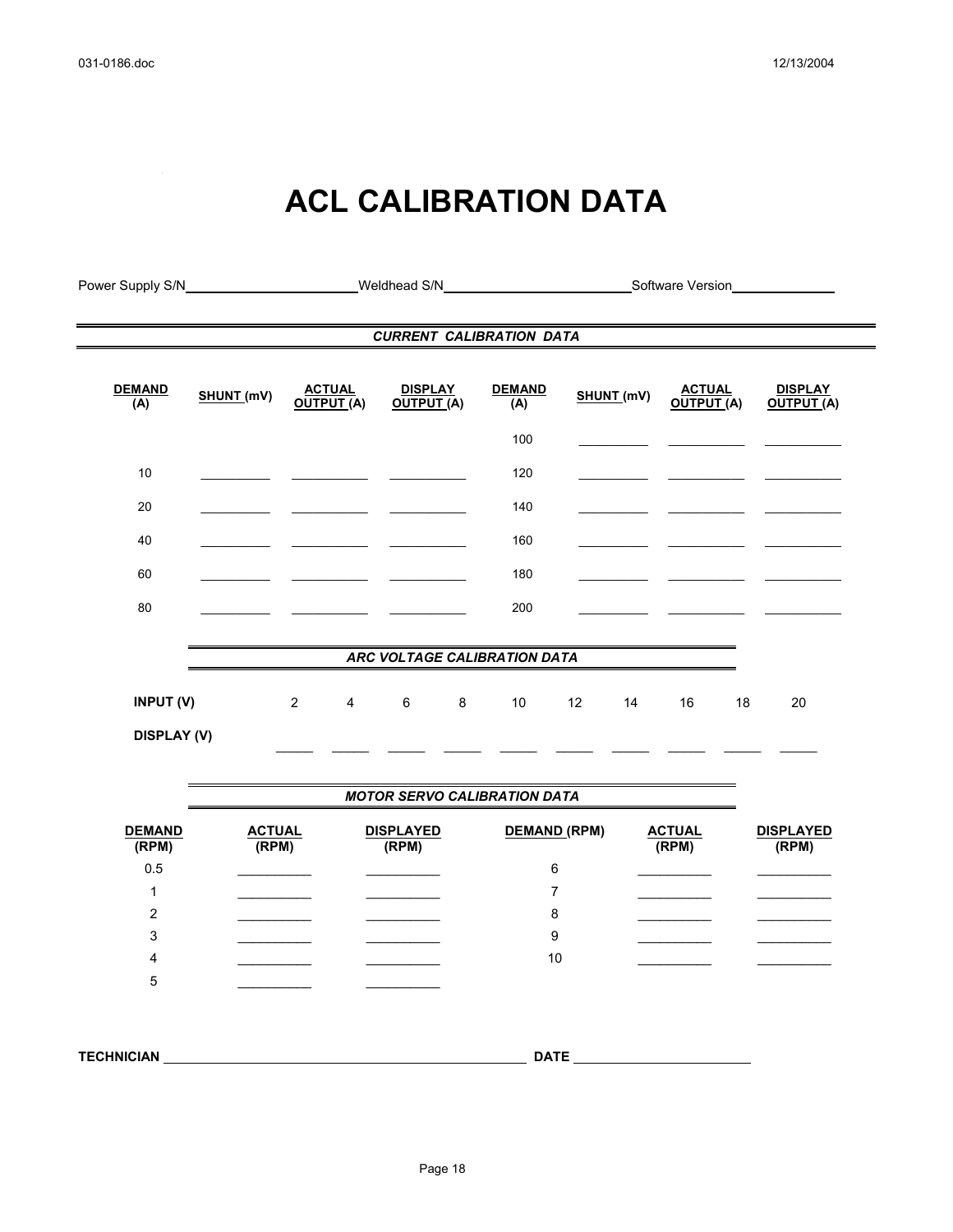# *Appendix A*

## <span id="page-18-0"></span>**Diagram System Calibration Interface**

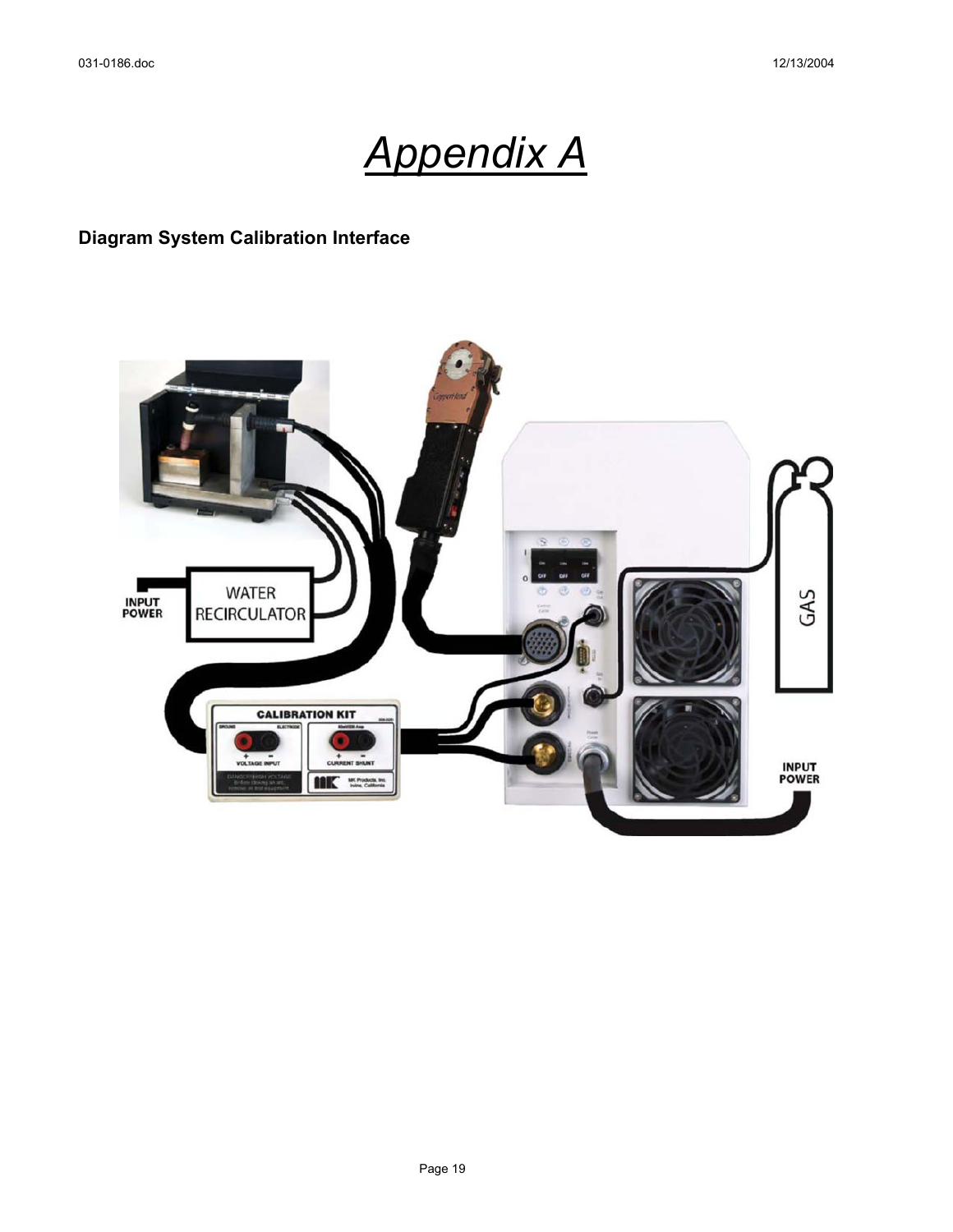## *Appendix B*

#### <span id="page-19-0"></span>**1. ACL CALIBRATION LOAD BANK**.

 Resistor: 0.6 Ohm @ 1000 Watt & QTY: 6 OHMITE Manufacture P/N PFE5KR600 Circuit breaker: Single pole @ 50 Amp & QTY: 6 E-T-A Circuit breaker P/N 8340-F110-P1M1-A0H0-50A

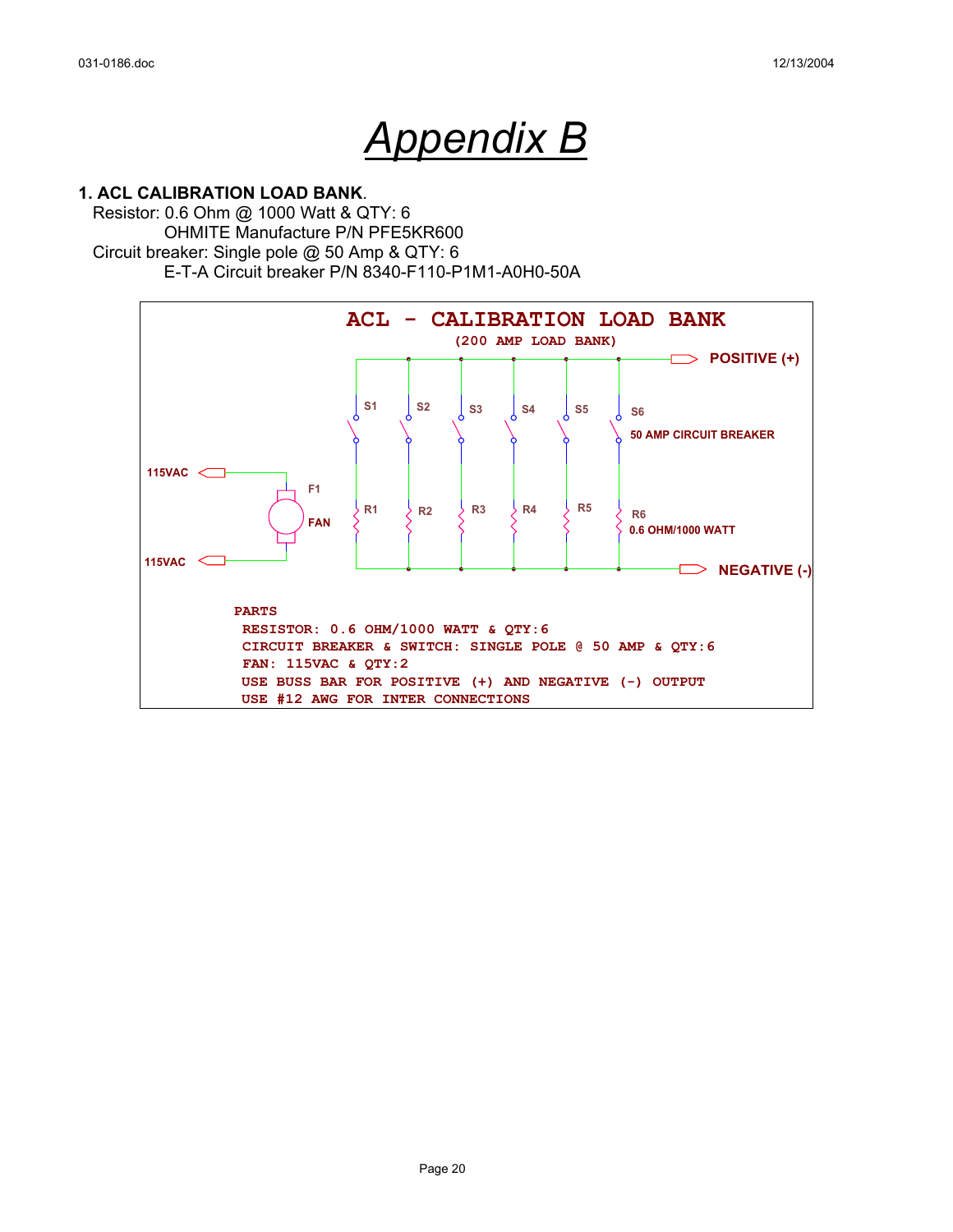# *Appendix B cont.*

## **CURRENT CALIBRATION DATA FOR RESISTOR LOAD**

| <b>TURN ON</b><br><b>SWITCH</b> | <b>DEMAND</b><br><u>(A)</u> | <b>SHUNT</b><br>(mV) | <b>ACTUAL</b><br><b>OUTPUT (A)</b> | <b>DISPLAY</b><br><b>OUTPUT (A)</b> |
|---------------------------------|-----------------------------|----------------------|------------------------------------|-------------------------------------|
| S <sub>1</sub>                  | 10                          |                      |                                    |                                     |
| S <sub>1</sub>                  | 20                          |                      |                                    |                                     |
| S1, S2                          | 40                          |                      |                                    |                                     |
| S1, S2                          | 60                          |                      |                                    |                                     |
| S1, S2, S3                      | 80                          |                      |                                    |                                     |
| S1, S2, S3                      | 100                         |                      |                                    |                                     |
| S1, S2, S3, S4                  | 120                         |                      |                                    |                                     |
| S1, S2, S3, S4                  | 140                         |                      |                                    |                                     |
| S1, S2, S3, S4, S5              | 160                         |                      |                                    |                                     |
| S1, S2, S3, S4, S5              | 180                         |                      |                                    |                                     |
| S1, S2, S3, S4, S5, S6          | 200                         |                      |                                    |                                     |

#### **NOTE**:

Shunt is measured at TP10 and TP11 on Servo board (Section 1.3.3 - Picture)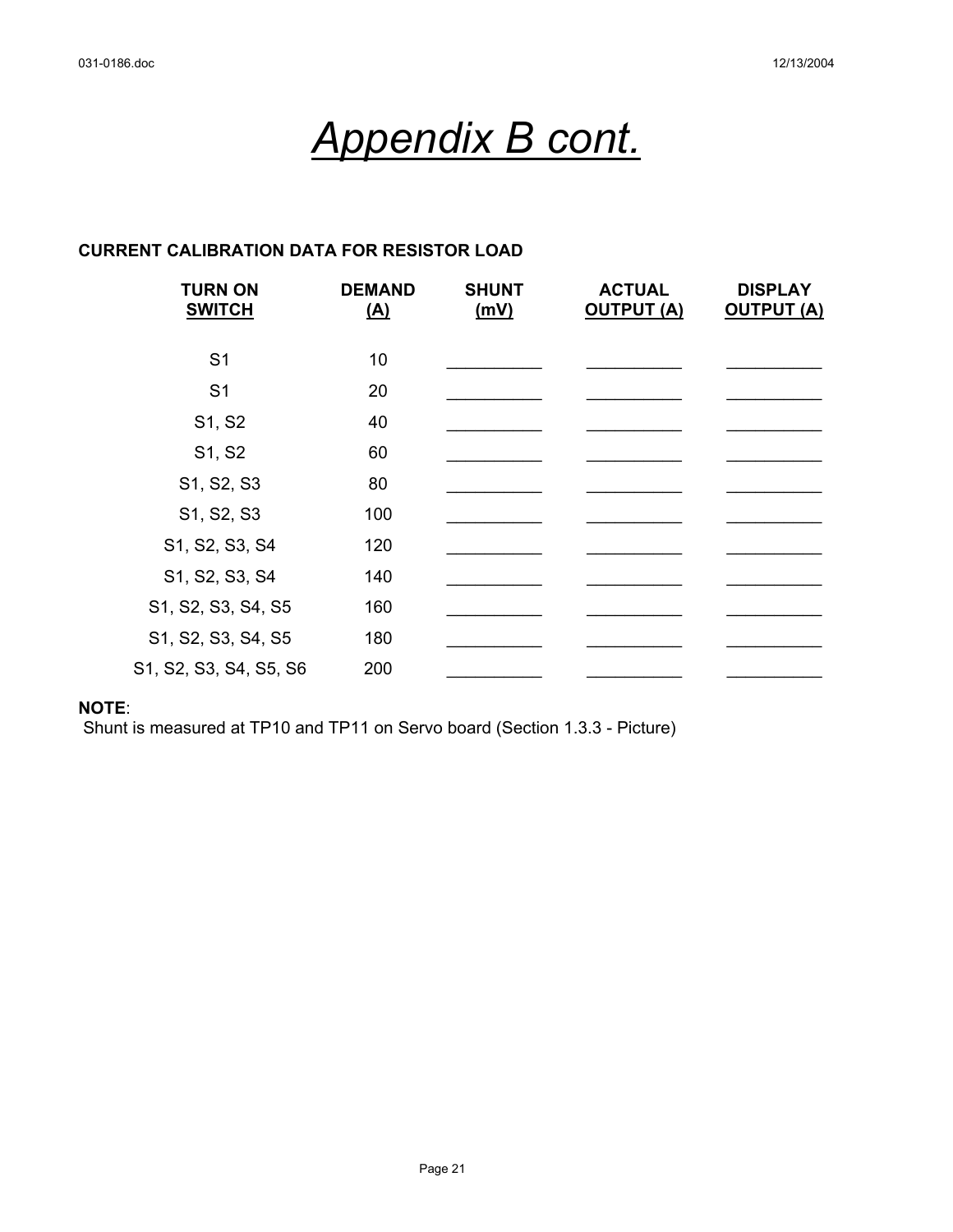## *Appendix B cont.*

#### **2. ACL BLOCK DIAGRAM OF HARDWARE CALIBRATION PROCESS**



#### **1. Theory of Operation**

U14B amplifies current demand from Digital controller. Weld current is measured by the shunt and amplified by U14C, U14D. These two signals are applied to Current error amplifier to regulate the weld current by using Pulse Width Modulation technique. As the pulse width output to Power Transistors increases the weld current increases and as the width decreases the weld current decreases. U16D sends actual welding current back to Digital controller for Monitor & Hand held displays or for current calibration etc. R42, R43 and R32 potentiometers are used to adjust Shunt offset, Shunt gain and Demand

gain respectively.

#### **2. Potentiometer Calibrations**

- Adjust R42, Shunt offset, for offset voltage to +/- 2mVDC.
- Apply 20 Amp welding current and adjust R43, Shunt gain, such that voltage across the Shunt is 5mVdc +/- 1%.
- Apply 180 Amp welding current and adjust R32, Demand gain, such that the hand held displays 180 Amp +/- 1%.